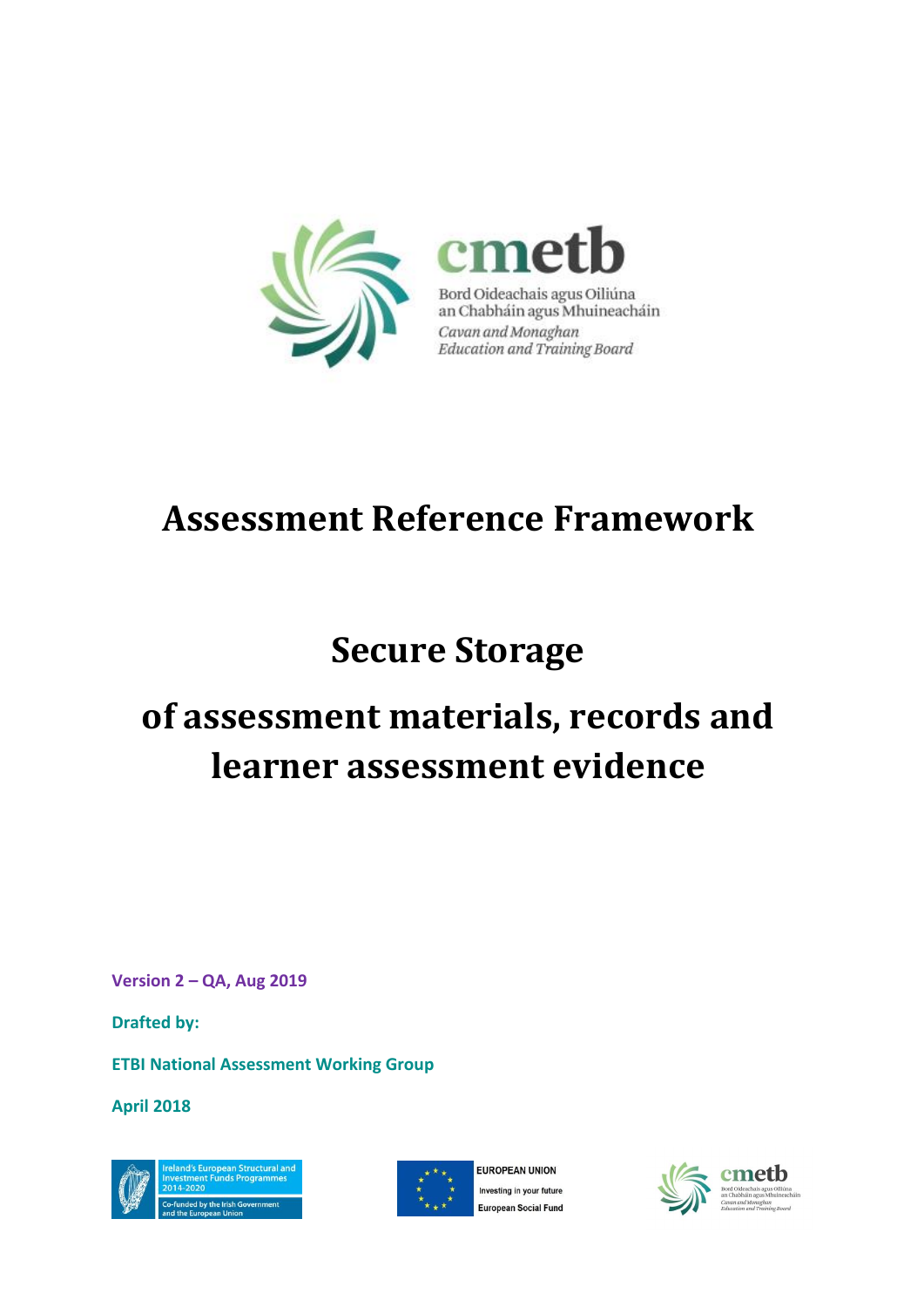# **Table of Contents**

| 1. |      | PRINCIPLES OF ASSESSMENT IN RELATION TO SECURE STORAGE OF ASSESSMENT MATERIAL AND |
|----|------|-----------------------------------------------------------------------------------|
|    |      |                                                                                   |
| 2. |      |                                                                                   |
|    | 2.1. |                                                                                   |
|    | 2.2. |                                                                                   |
|    | 2.3. |                                                                                   |
| 3. |      |                                                                                   |
|    | 3.1. |                                                                                   |
|    | 3.2. |                                                                                   |
|    | 3.3. |                                                                                   |
|    | 3.4. |                                                                                   |
| 4. |      |                                                                                   |
| 5. |      |                                                                                   |
| 6. |      |                                                                                   |
|    | 6.1. |                                                                                   |
|    | 6.2. |                                                                                   |
|    |      |                                                                                   |
|    | 6.3. |                                                                                   |
|    | 6.4. |                                                                                   |
| 7. |      |                                                                                   |
|    | 7.1. |                                                                                   |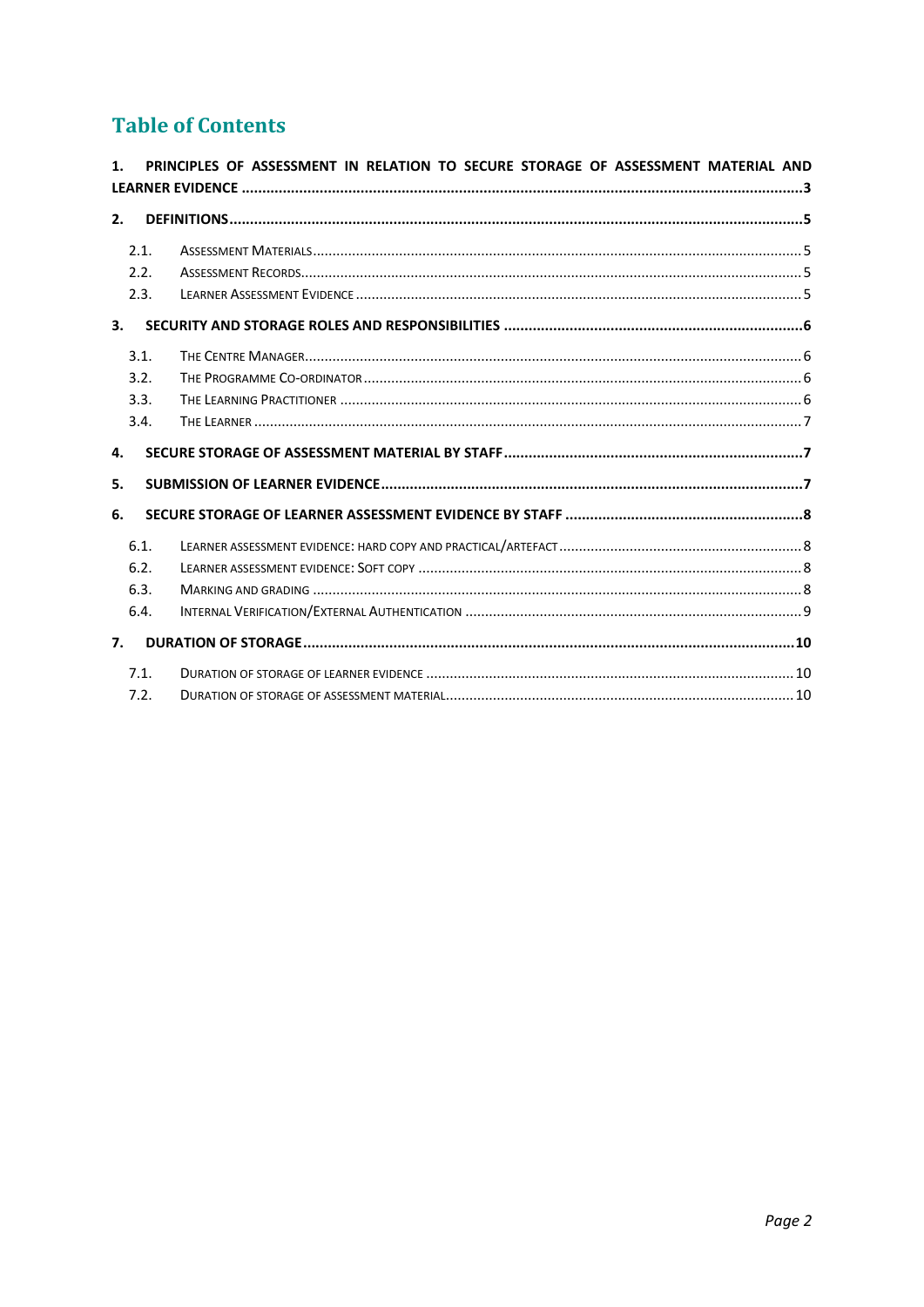# <span id="page-2-0"></span>**1. Principles of assessment in relation to secure storage of assessment material and learner evidence**

Quality assured assessment ensures that in criterion referenced assessment "learners are assessed and the assessment judgment is made based on whether the learner has reached the required national standards of knowledge, skill and competence for the award" (QQI, 2013 p.5). Central to quality assured assessment is the assumption that learners are assessed in a fair and consistent manner in line with the award standard. Quality assured assessment ensures adherence to the principles of assessment.

The following sets forth the principles of assessment which apply to this document: these principles are based on the QQI (2013) principles for assessment.

1. Validity

Validity is a fundamental assessment principle ensuring that an assessment measures what it is designed to measure: the relevant standard of knowledge, skill or competence required for an award should be assessed.

Validity in assessment occurs when:

- Assessment is fit for purpose (i.e. a practical assessment assesses a practical skill)
- Learners can produce evidence which can be measured against the award standard
- Assessors can make accurate assessment decisions
- Assessment is accessible to all candidates who are potentially able to achieve it
- 2. Reliability

Reliability in assessment ensures that assessment measurement is accurate: the knowledge, skills and competence which the assessment measures should produce reliable and accurate results. Reliability in assessment ensures that results are consistent under similar conditions.

Reliability in assessment occurs when:

- The assessment is based on valid assessment techniques
- Assessment conditions are consistent
- Learner evidence is reliable
- Results are consistent across various assessors, contexts, conditions and learners over time.
- 3. Fair

Fairness in assessment supports the validity and reliability principles and provides equal opportunity to all learners. Fairness in assessment ensures: learners have access to appropriate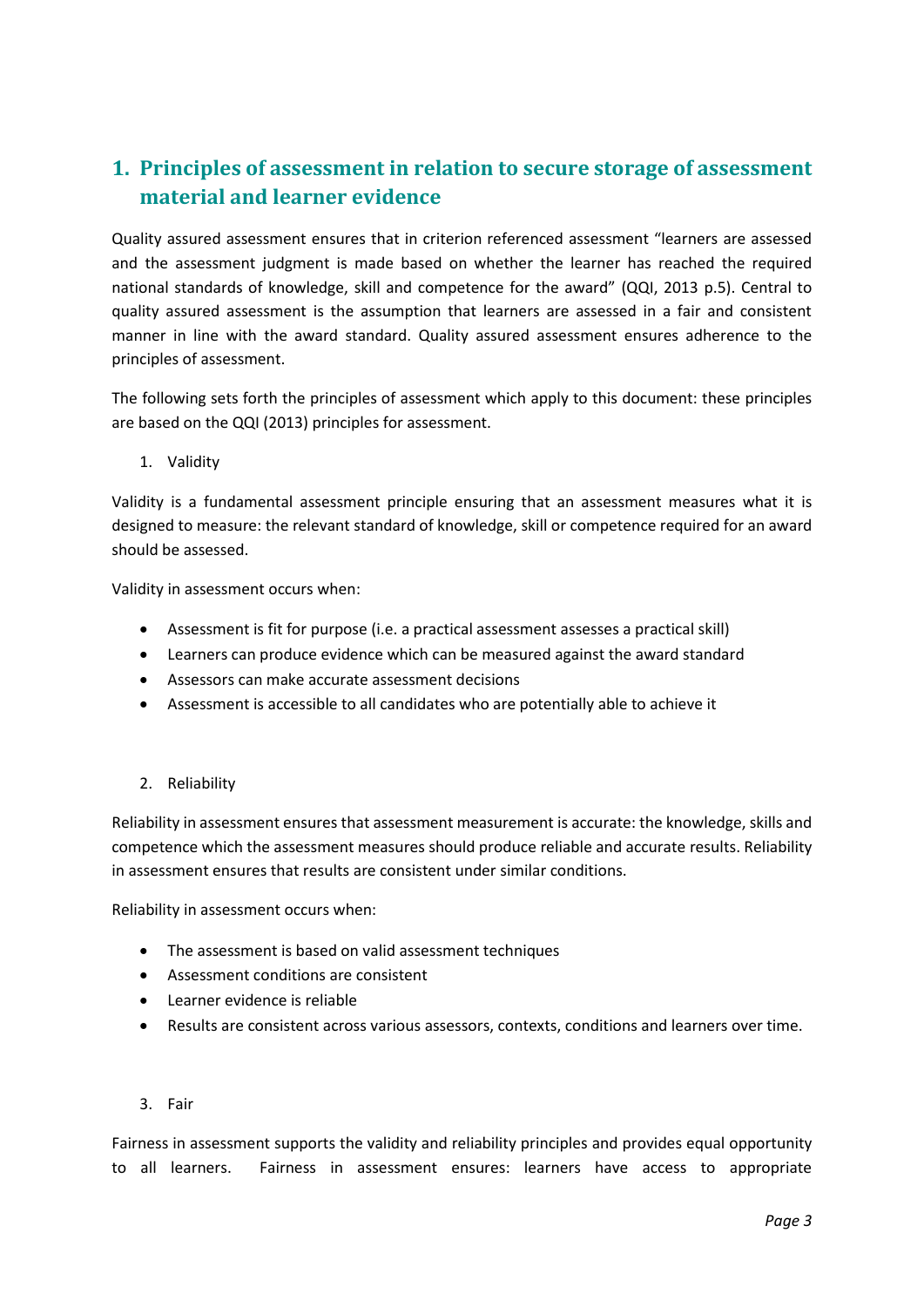resources/equipment in assessment; assessment design and implementation are fair to all learners; and policies and procedures exist to ensure fair assessment of learners.

4. Quality

Quality in assessment ensures that all assessment processes are quality assured.

5. Transparency

Transparency in assessment ensures that assessment policy and procedures provide clarity to all relevant stakeholders.

Based on QQI Principles for Assessment (QQI, 2013)

Assessment is underpinned by the **principles of assessment** including the *fair* principle (equal opportunity for all learners) and *consistent* principle (consistency in approach to assessment across ETBs, programmes and modules). As such, in order to ensure the fair and consistent assessment of learners, the following procedures should be followed in relation to the secure storage of assessment materials and learner assessment evidence. The provider's Quality Assurance System overarches these principles and ensures learner achievement is assessed in a fair and consistent way in line with the award standards.

## **Scope**

The detail of this document applies to all CMETB Further Education and Training provision including organisations funded by CMETB to provide further education and training. Assessment takes place in CMETB Centres/Colleges and in other locations approved by CMETB and/or associated awarding bodies.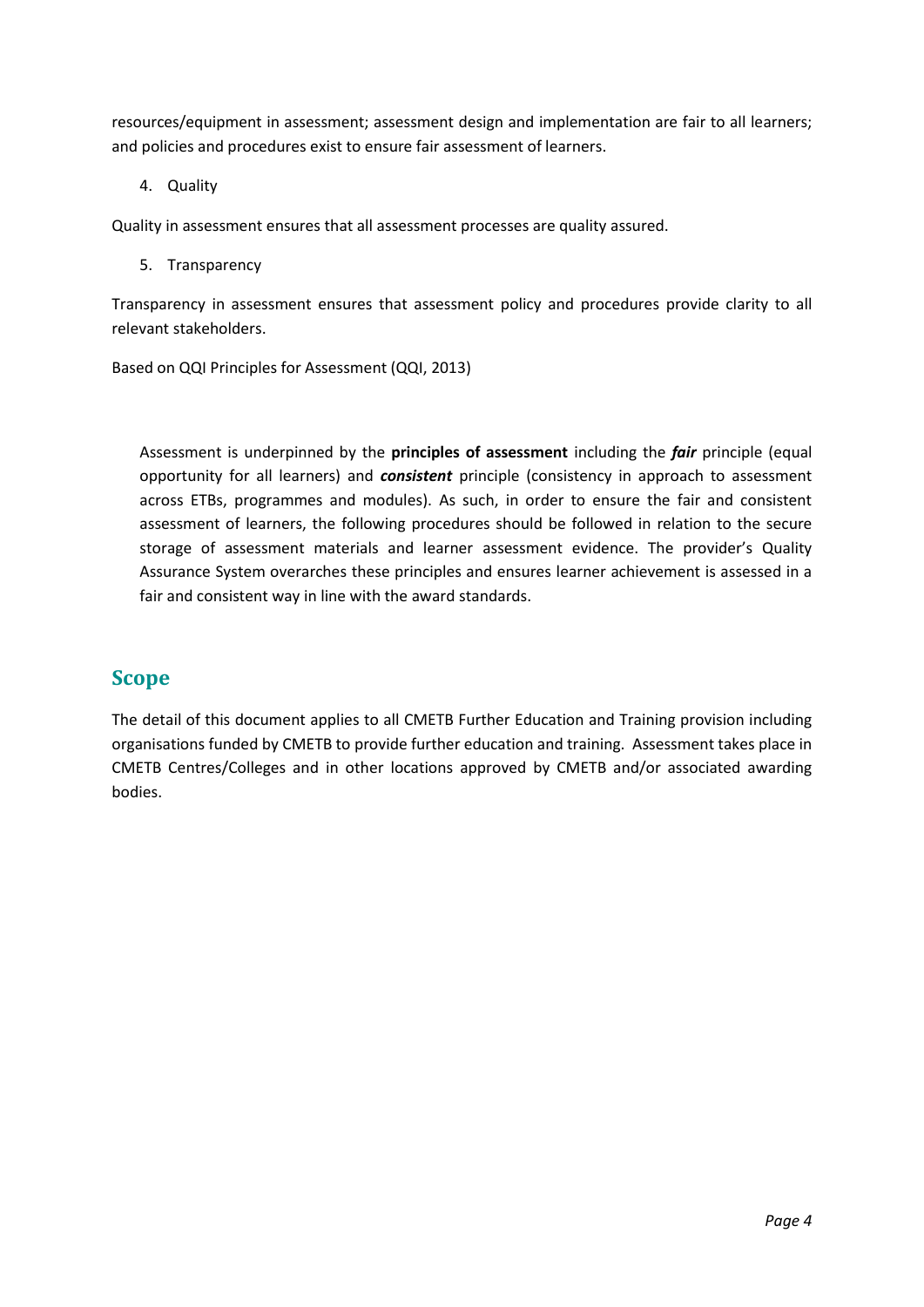## <span id="page-4-0"></span>**2. Definitions**

#### <span id="page-4-1"></span>**2.1.Assessment Materials**

This refers to any documentation associated with the planning of an assessment (pre-assessment).

Examples of assessment material include (but are not limited to):

- **■** Assessment briefs<sup>1</sup>
- Examination papers
- Solutions/marking schemes/model answers
- Practical/Skills Demonstration instructions
- Assessment related documentation (attendance records, room layout, invigilator's report etc.)

#### <span id="page-4-2"></span>**2.2.Assessment Records**

This refers to any documentation which demonstrates evidence that the assessment has taken place (post-assessment).

Examples of assessment records include (but are not limited to):

- Completed attendance sheets
- Completed Invigilator report
- Completed seating plan
- Tutor verification
- Photo/audio evidence
- Signed assessment submission documentation
- Internal Verification reports
- External Authentication reports
- Appeals documentation (application forms, appeals outcomes, etc.)

#### <span id="page-4-3"></span>**2.3. Learner Assessment Evidence**

This refers to any assessment evidence, created by the learner, which forms part of a module or programme assessment.

Examples of learner assessment evidence include (but are not limited to):

- Learner examination scripts
- Hard/soft copy of assessment evidence
- Artefacts

 $1$  This assessment brief is the set of clear instructions given to the learner outlining the requirements and assessment/performance criteria of each piece of assessment.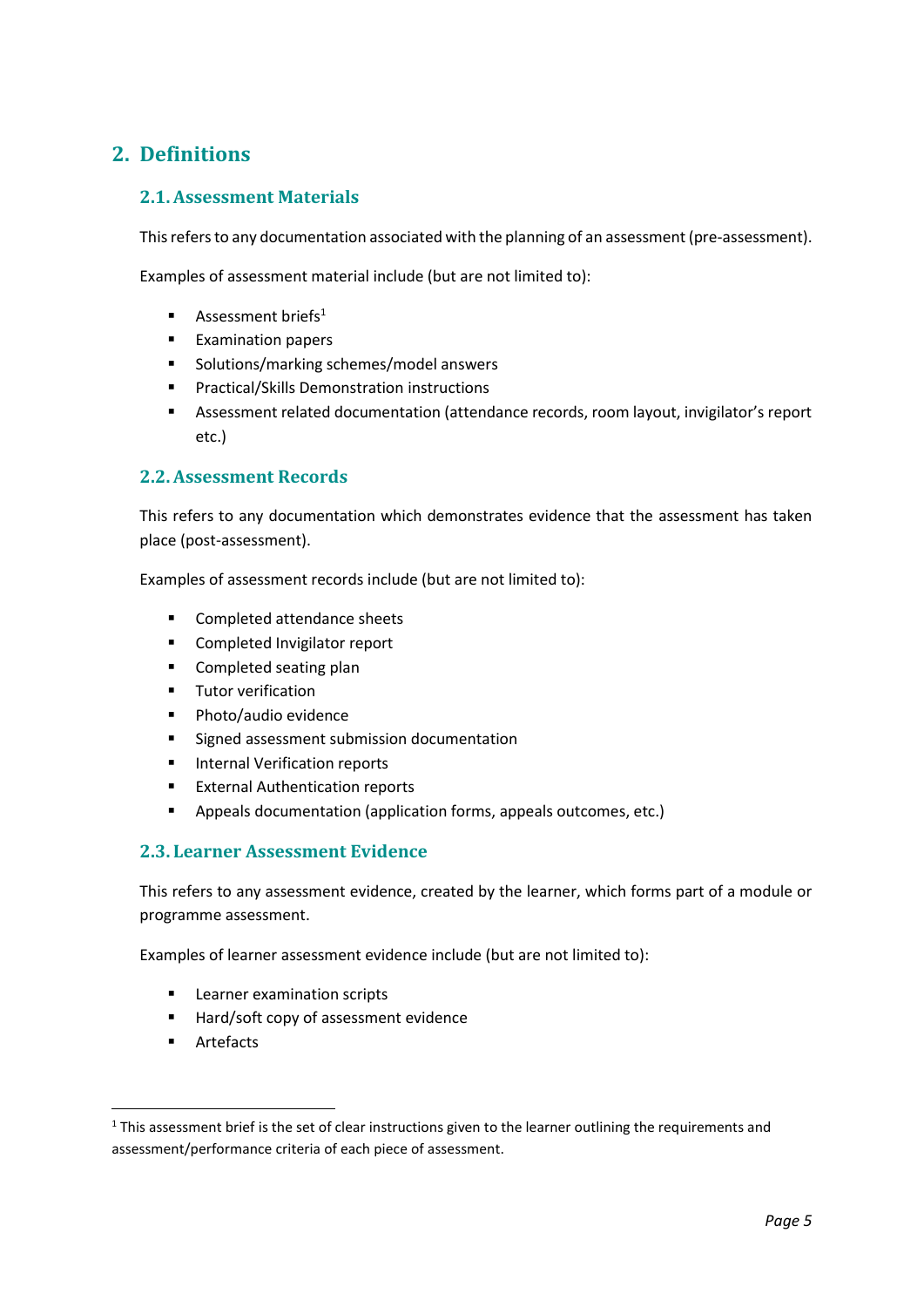# <span id="page-5-0"></span>**3. Security and Storage Roles and Responsibilities**

#### <span id="page-5-1"></span>**3.1.The Centre Manager**

The Centre Manager must ensure that the:

- Staff are compliant with the assessment procedures of the provider, which reflects the requirements of the awarding body
- Assessment storage facility is secure with authorised access only
- Puts in place a tracking\* and storage system which ensures that the location of assessment materials and evidence is known
- Manages the secure storage of assessment evidence and materials

*\*Tutors may have assessment in their possession for marking purposes.*

#### <span id="page-5-2"></span>**3.2.The Programme Co-ordinator**

The Programme Co-ordinator must ensure that the:

- Learning Practitioners understand and are compliant with the assessment procedures of the provider (which reflect the requirements CMETB's QA requirements' to 'awarding body)
- Learning Practitioners are made aware of their responsibilities in relation to the secure storage of both assessment material and learner assessment evidence
- Learners are made aware of their responsibilities for their assessment evidence and submission process for same

### <span id="page-5-3"></span>**3.3.The Learning Practitioner**

The Learning Practitioner is responsible for:

- The understanding of and compliance with the assessment procedures of the provider, which reflects the requirements of the awarding body
- **PRE ASSESSMENT:** 
	- o Secure storage and transportation of assessment material (related to programme delivery).
	- o Ensuring due care in the secure storage (e.g. USB storage), printing and photocopying of assessment briefs and examination papers (where applicable) so that assessment integrity is not compromised
	- o Compliance with provider arrangements for receipting of learner evidence
- POST ASSESSMENT:
	- $\circ$  Compliance with arrangements for the retention and secure storage of assessment materials and learner assessment evidence (see relevant definitions)
	- $\circ$  Compliance with provider arrangements on timely return or secure disposal of assessment evidence following certification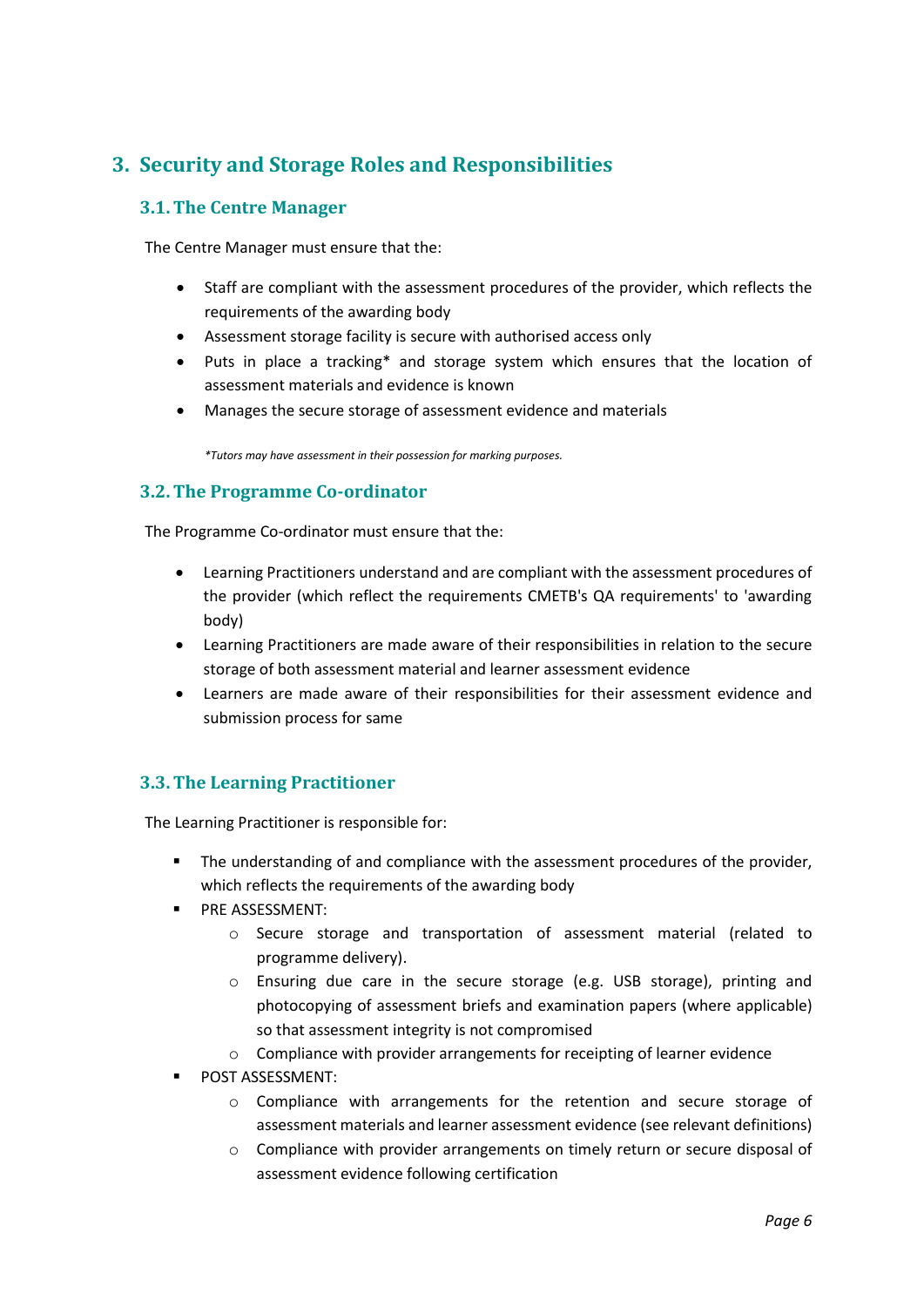#### <span id="page-6-0"></span>**3.4.The Learner**

The learner is responsible for the:

- submission of assessment evidence in accordance with the assessment deadlines
- retention of any receipting evidence in line with Centre policies and procedures
- management of and the security and integrity of their own assessment work in advance of submission. At Levels 1-3, support will be provided by the Learning Practitioner.
- Retention of backup copies of assessment evidence. In the case of original artefacts, it is advisable to ensure photographs are taken as backups are not possible.

It is recommended that learners should keep copies of all work submitted, where appropriate.

## <span id="page-6-1"></span>**4. Secure storage of assessment material by staff**

**PRE ASSESSMENT**: Assessment material (assessment plan, assessment briefs, examination papers, solutions, marking schemes and model answers) are stored securely by a the Learning Practitioner or a designated member of staff for each programme module being taught in advance of the assessment/examination date. Additionally, relevant documentation (invigilator report, seating plan, attendance/sign in register etc), other relevant examination material and the correct number of examination papers are stored securely, with authorised access only.

**POST ASSESSMENT:** On completion of an examination or proctored assignment all learner assessment evidence together with relevant assessment documentation must be stored securely, with authorised access only. Any breaches to the integrity of assessment evidence (e.g. loss/damage etc.) should be disclosed to the Centre Manager immediately.

## <span id="page-6-2"></span>**5. Submission of Learner Evidence**

**Each centre should ensure that a protocol exists for Learning Practitioners to confirm the submission of work by a learner to a Learning Practitioner: this protocol should be evidence based.** For example, once work has been submitted, the learner may sign an assessment submission document which is countersigned in the presence of by the Learning Practitioner.

- *Where learner assessment evidence is submitted via email, email receipts should be provided by the Learning Practitioner*
- *Where learner assessment evidence is submitted electronically via an online platform which automatically generates a confirmation email (e.g. Turnitin), the Learning Practitioner is not responsible for receipting of this learner assessment evidence*
- *Where learner assessment evidence is submitted via an online platform which does not automatically generate a confirmation email (e.g. Google docs, cloud etc.), the Learning Practitioner is not responsible for receipting of this learner evidence. The receipt may be issued electronically (e.g. email).*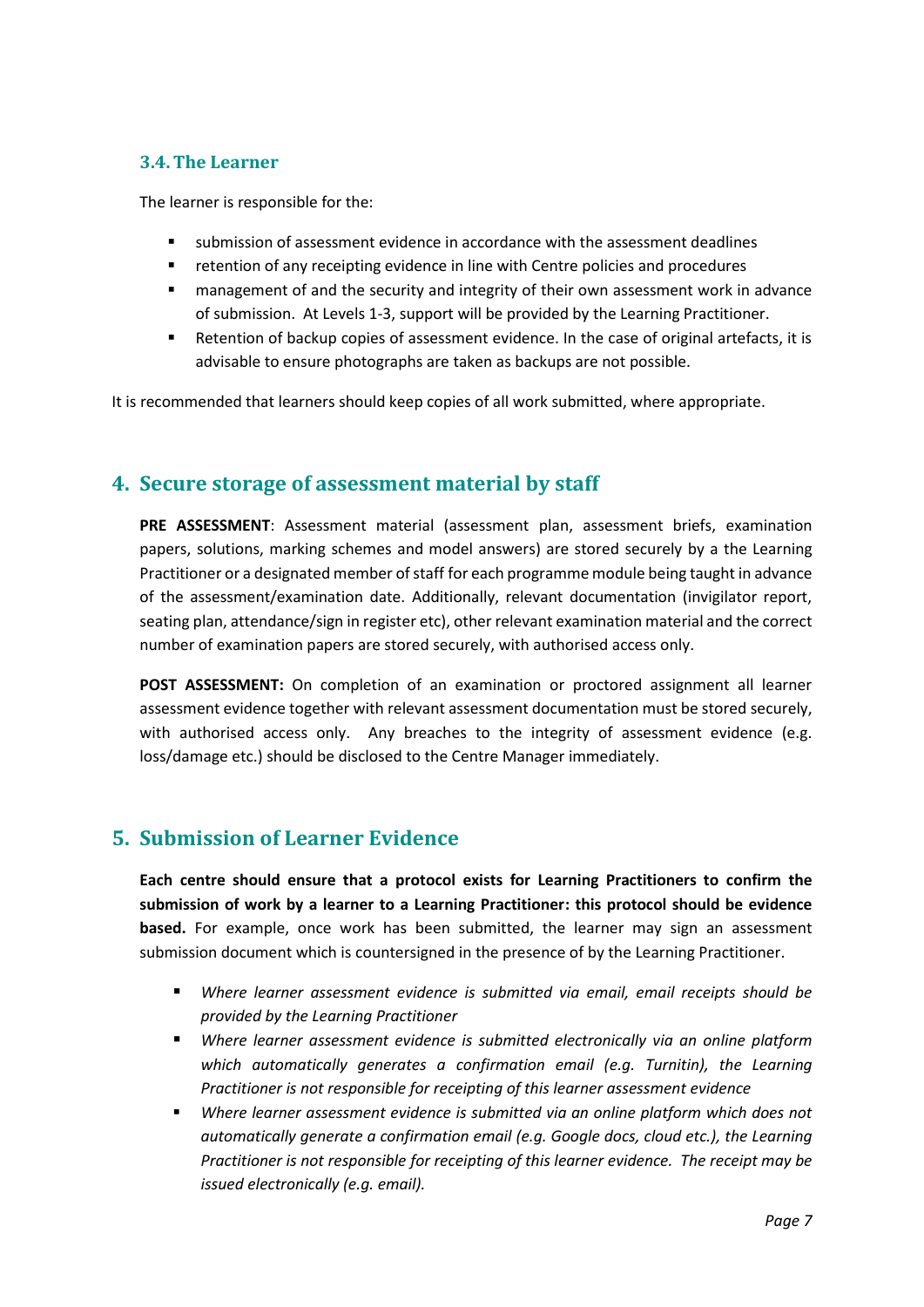Records of learners' assessment progress are held individually by each learning practitioner.

### <span id="page-7-0"></span>**6. Secure storage of learner assessment evidence by staff**

Learner assessment evidence is the personal data of the learner. Storage arrangements for both hard and soft copy evidence must have regard to CMETB's Data Protection Policy and Procedures. Learners have a right of access to their personal data. Right of access to assessment evidence is in addition to an appeal of an assessment result or assessment process. Learners do not have a right to correct errors in their assessment answers. However they do have the right to have processing errors corrected.

#### <span id="page-7-1"></span>**6.1. Learner assessment evidence: hard copy and practical/artefact**

In order to ensure best practice exists, providers must provide a secure room or secure locked facilities, with authorised access, to facilitate the storage of all hard copy learner assessment evidence over the course of the programme and until after all assessment QA procedures have been carried out. Learning practitioners must comply with CMETB's Data Protection Policy and Procedures while they are in possession of assessment evidence.

#### <span id="page-7-2"></span>**6.2. Learner assessment evidence: Soft copy**

In order to ensure best practice exists, centres **are expected to provide storage for learner assessment evidence on a computer network or online platform (with backup capacity)** which is accessible to the Programme Co-ordinator and Learning Practitioners. The learner assessment evidence is then made available for the Internal Verifier and the External Authenticator. Appropriate security should be in place for networks and online platforms and login details made available for the IV and EA with live/active accounts that can be accessed even after the programme has ended. Instructions on how to access said accounts may also need to be provided for IV and EA. Assessment evidence stored on mobile devices must comply with CMETB's Data Protection Policy on Use of Mobile Devices.

#### <span id="page-7-3"></span>**6.3. Marking and grading**

<span id="page-7-4"></span>In order to ensure best practice exists, where possible, space should be made available for Learning Practitioners to mark and grade assessment evidence in a secure location within the Centre. Additionally, each centre should ensure that a procedure exists for Learning Practitioners to sign out assessment evidence for marking and grading. The Learning Practitioner is responsible for assessment evidence until the evidence is signed back in.\*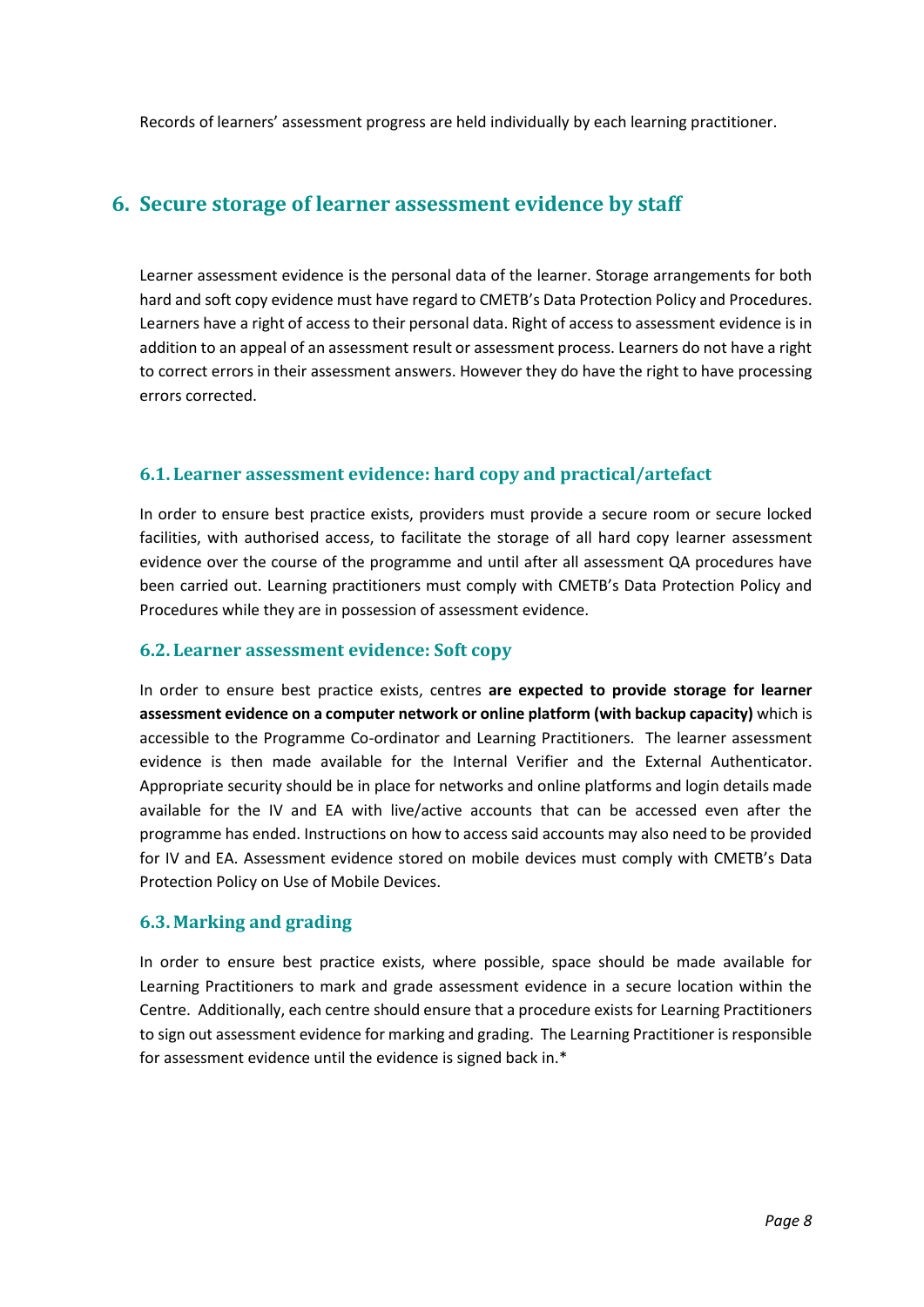### **6.4.Internal Verification/External Authentication**

#### **On completion of Internal Verification**,

**In preparation for the Internal Verification process,** the Centre Manager or Programme Coordinator must ensure that learner assessment evidence is tracked using the provider's tracking process (evidence of the signing in and out of assessment evidence).

**During the Internal Verification process,** all Learning Practitioners must adhere to the tracking system so that learner assessment evidence is stored securely at all times.

**On completion of the Internal Verification,** learner assessment evidence is moved into the allocated rooms / storage facilities with authorised access (using the provider's tracking processes) for relevant programme in order for external authentication to take place.

**During the External Authentication process,** only authorised staff should have access to the allocated rooms / storage facilities.

**On completion of External Authentication**, learner assessment material should be moved to the appropriate secure storage space using the provider's tracking process, to facilitate ease of access in the event of learner appeals.

On completion of the appeals process and when results can no longer be challenged it is advised that all assessment evidence be safely destroyed<sup>2</sup> unless otherwise agreed between the learner, the provider, and the internal assessor.

*\*Tutors may have assessment in their possession at times for marking purposes.*

<sup>2</sup> Case C-434/16 *Nowak v Data Protection Commissioner* [2017] ECLI:EU:C:2017:582 Opinion of AG Kokott, para 65